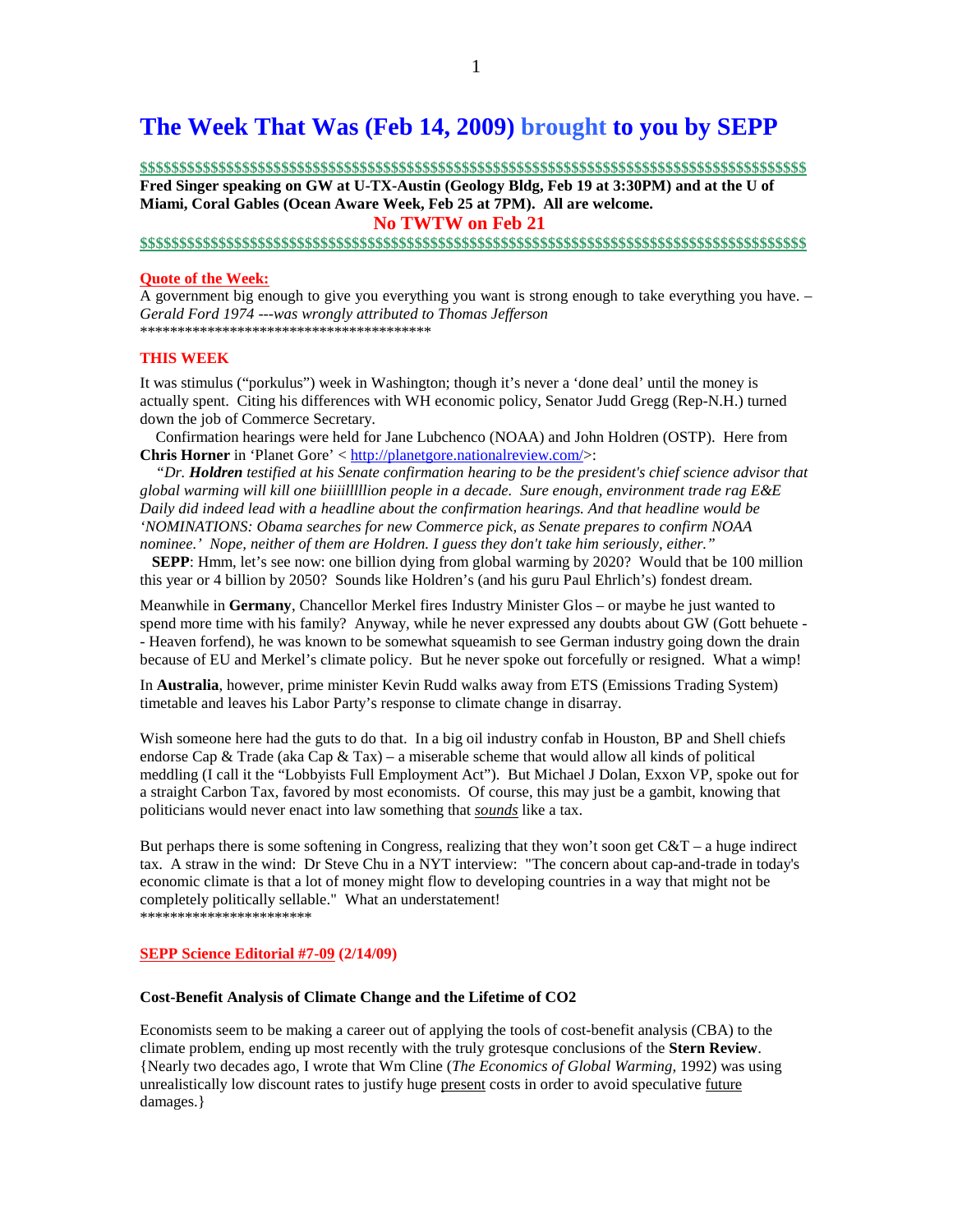But as other economists have convincingly demonstrated (Mendelsohn et al, *The Impact of Climate Change on the US Economy*, 1994), a modest 2-3 degC greenhouse warming would lead to overall benefits rather than damages. Pray then, what happens to cost-benefit analysis?

Well, they found a new wrinkle: "Catastrophic" warming. As Ron Bailey of *Reason* magazine tells the story [Reason Online, 10 Feb 2009 http://www.reason.com/news/show/131604.html ]: How much should we pay to avoid the tiny risk of total destruction? Harvard University economist Martin Weitzman raised the issue by putting forth a Dismal Theorem -- arguing that some consequences, however unlikely, would be so disastrous that conventional cost-benefit analysis should not apply.

The IPCC-AR4 finds that climate sensitivity is "likely to be in the range 2 to 4.5 degrees Celsius, with a best estimate of 3 degrees, and is very unlikely to be less than 1.5 degrees. Values substantially higher than 4.5 degrees Celsius cannot be excluded." Without going into detail, Weitzman assumes that uncertainties over values higher than 4.5 degrees Celsius can yield catastrophic climate change.

Then again, Bailey continues, perhaps Weitzman is premature in declaring the death of cost-benefit analysis. Yale University economist William Nordhaus certainly thinks so and has written a persuasive critique of Weitzman's dismal conclusions. First, Nordhaus notes that Weitzman assumes that societies are so risk-averse that they would be willing to spend unlimited amounts of money to avert the infinitesimal probability that civilization will be destroyed. Nordhaus then shows that Weitzman's dismal theorem implies that the world would be willing to spend \$10 trillion to prevent a one-in-100 billion chance of being hit by an asteroid. But people do not spend such vast sums in order to avoid low-probability catastrophic risks. For example, humanity spends perhaps \$4 million annually to find and track possibly dangerous asteroids.

Nordhaus also notes that catastrophic climate change is not the only thing we might worry about. Other low-probability civilization-destroying risks include "biotechnology, strangelets, runaway computer systems, nuclear proliferation, rogue weeds and bugs, nano-technology, emerging tropical diseases, alien invaders, asteroids, enslavement by advanced robots, and so on." If we applied Weitzman's analysis to our individual lives, none of us would ever get out of bed for fear of dying from a slip in the shower or a car accident on the way to work.

Weitzman's analysis also assumes that humanity will not have the time to learn about any impending catastrophic impacts from global warming. But mid-course corrections are possible with climate change. People would notice if the average temperature began to increase rapidly, for example, and would try to counteract it by cutting emissions, deploying low-carbon technologies, or even engaging in geoengineering.

**SEPP**: Only one thing might save Weitzman's bleak assessment from Nordhaus' devastating analysis: the "Bern formula.' BF deals with the 'lifetime' of CO2 emitted into the atmosphere and considers its removal by various natural processes. As opposed to calculations that postulate a decay using a simple 'half-life' of around 50 to 100 years, the BF leads to the conclusion that about half of emitted CO2 will survive for centuries and even millennia. The BF has been enshrined into 'truth' not only by the Bern group (Joos et al), but also by IPCC, James Hansen, David Archer (U of Chicago), and (most recently) by Susan Solomon et al in PNAS [2009] *Irreversible climate change due to carbon dioxide emissions.* Susan Solomon, Gian-Kasper Plattner, Reto Knutti, and Pierre Friedlingstein. *Proc. Natl. Acad. Sci. USA.* 2009; 106:1704-1709.

If the Bern formula were really correct, then the 'peak value' of CO2 would govern the fate of the climate. 'Mid-course' corrections would be ineffective if a substantial fraction of emitted CO2 really had – for all practical purposes – an infinite lifetime. The Nordhaus analysis would have to be modified. One thing can save it though. The BF could be all wrong -- as I once claimed in an impromptu debate with Eric Sundquist (USGS-WHOI) at an AGU Council meeting a few years ago. **\*\*\*\*\*\*\*\*\*\*\*\*\*\*\*\*\*\*\*\*\*\*\*\*\*\*\*\*\*\*\*\*\*\*\*\*\*\*\*\*\*\*\*\*\*\*\*\*\*\*\*\*\*\*\*\*\*\*\*\*\*\*\*\*** 

**1. The Stimulus Will Not Work: A skeptical view --** *Cliff Bamford*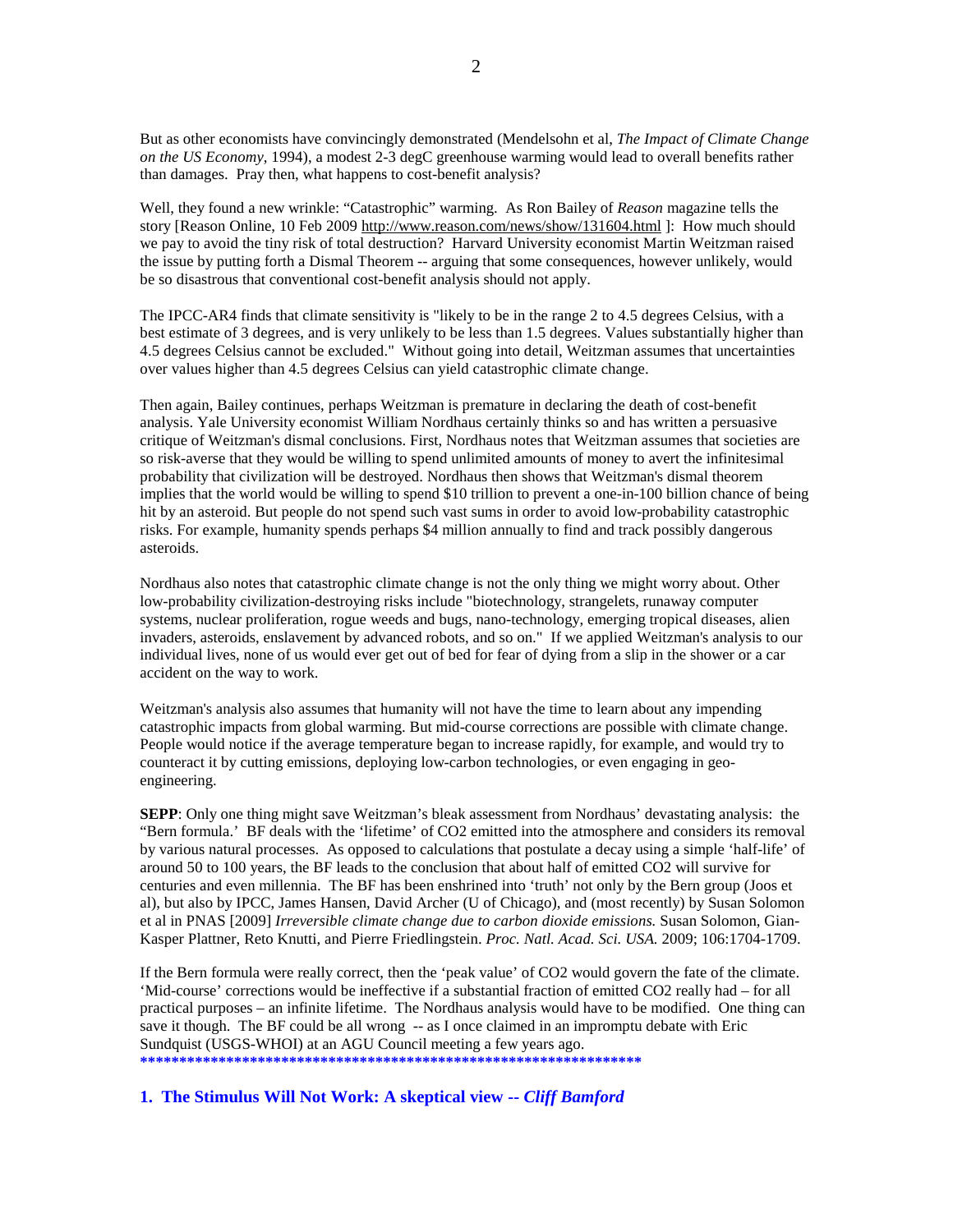#### **2. Irish Environment Minister rejects climate change ad as 'patent nonsense'**

**3. The Nixon-era 'solar power tower' may come back –** *Andrew Revkin*

#### **4. Clean coal waste vs. nuclear**

**5. Columnist converts from 'believer to being a global-warming agnostic'** 

#### **6. Teresa Heinz Kerry seeks help –** *Colin McNickle*

#### **7. Education or indoctrination?**

**\*\*\*\*\*\*\*\*\*\*\*\*\*\*\*\*\*\*\*\*\*\*\*\*\*\*\*\*\*\*\*\*\*\*\*\*\*\*\*** 

#### **NEWS YOU CAN USE**

 *"When scientists are silenced by colleagues, administrators, editors and funders who think that simply asking certain questions is inappropriate, the process begins to resemble religion rather than science. Under such a regime, we risk losing a generation of desperately needed research."* [Nature 457, p, 789, 12 Feb 2009] Stephen Ceci and Wendy M. Williams are in the Department of Human Development at Cornell University, Ithaca, New York, USA. e-mails: sjc9@cornell.edu; wmw5@cornell.edu

It also applies to climate science; we checked with both authors \*\*\*\*\*\*\*\*\*\*\*\*\*\*\*\*\*\*\*\*\*\*\*\*\*\*\*\*\*\*\*\*\*\*\*\*\*\*\*\*\*\*\*\*\*

A spirited debate on GW includes this contribution from an 'Al Gore' (Feb 8, 2009 3:14 PM☺): http://www.theotherpaper.com/articles/2009/02/10/front/doc498b07c3e889d326202045.txt

" I just find it amazing that you slobs out there don't listen to me any more. I am a Nobel Peace Prize winner, for God's sake. Just do as I say and not as I do. And I can't understand why you people are still debating this issue after I explicitly told you that there is no more debate! You people are STUPID! Thanks, AL

P.S. Be sure to buy some more carbon credits from my company so I can afford to run up a utility bill over 10 times that of the average American slob."

\*\*\*\*\*\*\*\*\*\*\*\*\*\*\*\*\*\*\*\*\*\*\*\*\*\*\*\*

#### **UNDER THE BOTTOM LINE**

The planet will be in "huge trouble" unless Barack Obama makes strides in tackling climate change, says a leading scientist. Prof James **McCarthy** spoke on the eve of the annual meeting of the American Association for the Advancement of Science (AAAS), which he heads. http://news.bbc.co.uk/go/pr/fr/-/2/hi/science/nature/7885036.stm

"The US president has just four years to save the planet", said Prof McCarthy. "We have a moment right now of extraordinary opportunity, with a new president, positioned with scientific leadership that has known no equal in recent times," the AAAS president told BBC News. "The calibre of scientific advice that is close to this man is truly exceptional." *WOW*! \*\*\*\*\*\*\*\*\*\*\*\*\*\*\*\*\*\*\*\*\*\*\*

(Strictly for the birds): Audubon Society Action Alert Take Action on global warming by signing our petition to let your Members of Congress know that we need to heed what the birds are telling us. What are Purple Finches, Boreal Chickadees and Black Ducks trying to tell us about climate change? They are all telling us that **climate change is here, now**. They are telling us **we must act now** to address this urgent problem. They are showing us a **pattern of ecological disruption** that tells an alarming story. \*\*\*\*\*\*\*\*\*\*\*\*\*\*\*\*\*\*\*\*\*\*\*\*\*\*\*\*\*\*\*\*\*\*\*\*\*\*\*\*\*\*\*\*\*\*\*\*\*\*\*\*\*\*\*\*\*\*\*\*\*\*\*\*\*\*\*\*\*\*\*\*\*\*\*\*\*\*\*\*\*:

"Global Warming Threatens Antarctic Sea Life" --ScienceDaily (Feb. 9, 2009) — Climate change is about to cause a major upheaval in the shallow marine waters of Antarctica. Predatory crabs are poised to return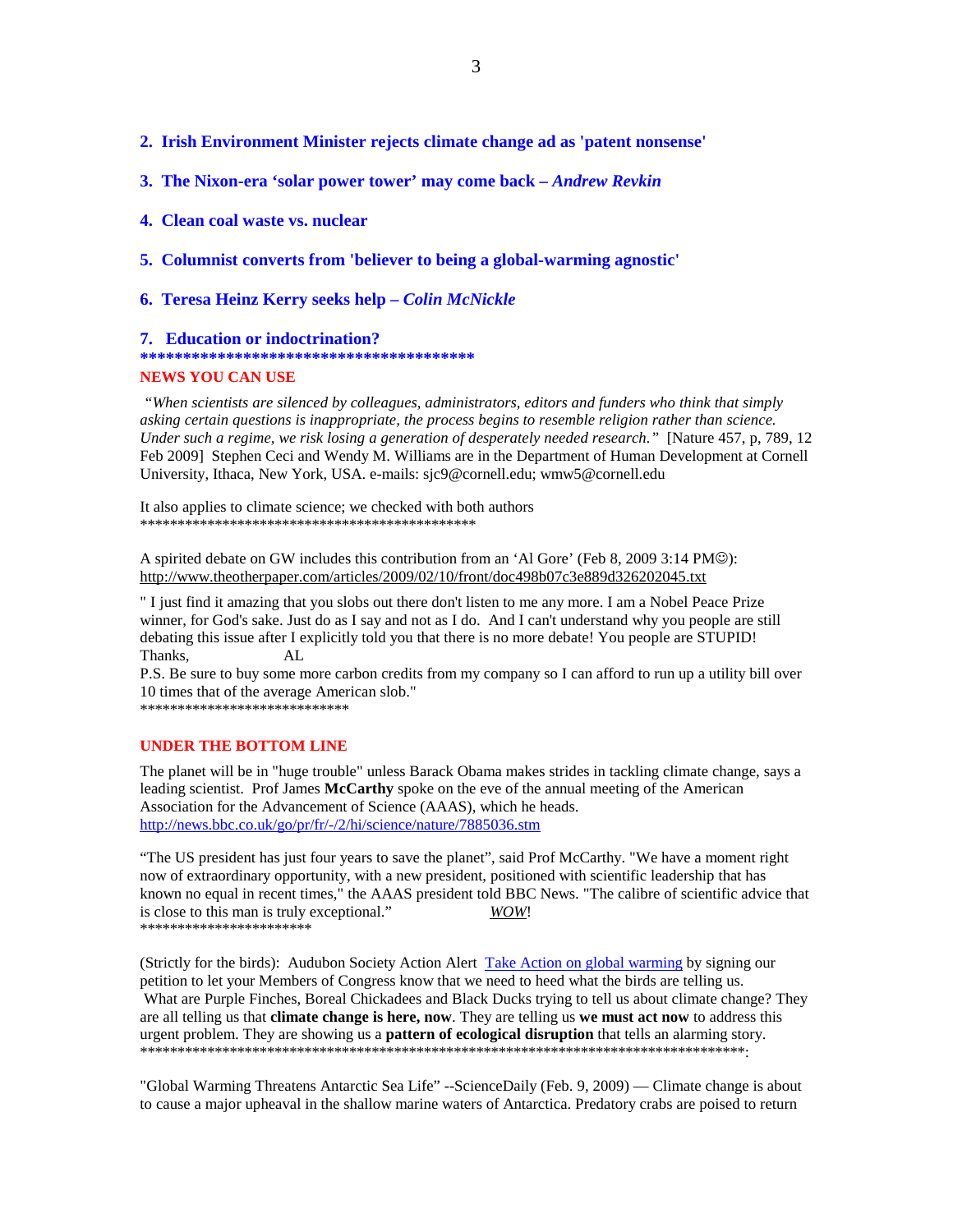to warming Antarctic waters and disrupt the primeval marine communities. http://www.sciencedaily.com/releases/2009/02/090205083301.htm

 Perhaps a clue to the agenda-driven nature of this paper is the last line of the article. It reads: "Aronson and his colleagues published their results in the electronic journal PLoS ONE to coincide with the U.S. National Teach-In on Global Warming Solutions on Feb. 5." \*\*\*\*\*\*\*\*\*\*\*\*\*\*\*\*\*\*\*\*\*\*\*\*\*\*\*\*\*\*

Climate change takes a mental toll: Last year, an anxious, depressed 17-year-old boy was admitted to the psychiatric unit at the Royal Children's Hospital in Melbourne. He was refusing to drink water. Worried about drought related to climate change, the young man was convinced that if he drank, millions of people would die. The Australian doctors wrote the case up as the first known instance of "climate change delusion."

http://www.boston.com/lifestyle/green/articles/2009/02/09/climate\_change\_takes\_a\_mental\_toll/?page=full Also http://www.ibdeditorials.com/IBDArticles.aspx?id=319074885373179

# **###################################**

#### **1. THE STIMULUS WILL NOT WORK: A SKEPTICAL VIEW** *By Cliff Bamford*

1a. It's been tried many times, and failed.

\* A 2004 UCLA economic study revealed that FDR's New Deal prolonged the Great Depression by seven years.

\* Japan in 1992 had a real estate market crash. They had 10 stimulus bills between 1992 and 2000, spending billions on infrastructure construction, building bridges, roads, and airports as well as pouring money into biotech and telecommunications. Today, Japan's unemployment is still double what it was in 1992.

\* Bush's \$145 billion Economic Rebate and Stimulus plan failed in early 2008. Obama's stimulus is just a continuation/expansion of Bush policies.

\* There are dozens of other examples.

1b. Americans can never receive as much in benefits as they pay in taxes. Waste and non-local spending each rake off some amount (15% in the numbers below).

We will see the jobs created by the government spending. What we won't see are the jobs lost because consumers have less money to spend because the government got the money it's spending from us, the only place it can get money. It's called the broken window fallacy.

1c. Only a small percentage of the Plan goes to actual infrastructure improvements or job creation. The rest is pork.

2. We cannot afford this plan

2a. We can't afford it as individual taxpayers. Even if the plan is only \$825 billion, that comes to over \$10,000 per American family. To put that into perspective, average family spending is:

\* \$2,230 on apparel and services

\* \$3,595 on health care

\* \$4,322 on food at home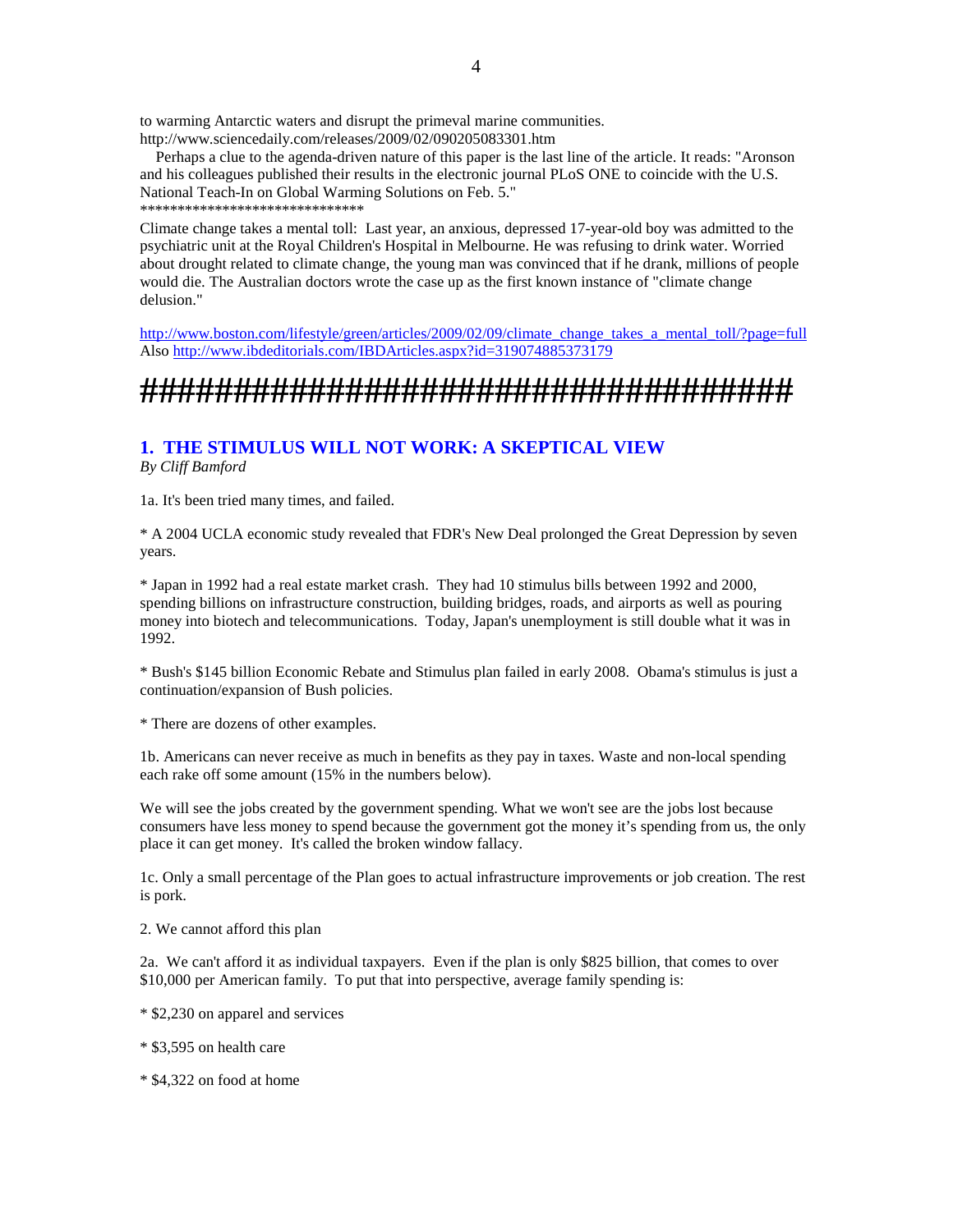\* \$11,657 on shelter

2b. The government can't afford it either -- because it is outspending its ability to borrow. The rest of the world has seriously slowed its lending to the USA.

3. There is no national emergency. Of course, there are millions of people worried sick about their jobs, health care, and mortgages. But this Stimulus Plan will not solve that problem. There are at least three other trillion-dollar plans TO BE ANNOUNCED THIS MONTH that may help, but this one won't --- it will only make things worse. This one is all about pork and political power plays.

**\*\*\*\*\*\*\*\*\*\*\*\*\*\*\*\*\*\*\*\*\*\*\*\*** 

#### **2. IRISH ENVIRO MINISTER REJECTS CLIMATE CHANGE AD AS 'PATENT NONSENSE' -- RAILS AGAINST 'INSIDIOUS PROPAGANDA CAMPAIGN'**  http://news.bbc.co.uk/2/hi/uk\_news/northern\_ireland/7878399.stm

Environment Minister Sammy Wilson speaking about his decision

**A Northern Ireland minister's decision to block a government advertisement campaign on climate change has led to a call for his removal from office.** The advertisements urged people to reduce energy consumption and cut carbon dioxide output. But Environment Minister Sammy Wilson claimed the adverts were part of an "insidious propaganda campaign".

Calling for his removal, the Green Party said Mr Wilson made "a laughing stock out of Northern Ireland." He argued that they were "giving people the impression that by turning off the standby light on their TV they could save the world from melting glaciers and being submerged in 40ft of water". He said that was "patent nonsense."

Mr Wilson said he had written to the UK Department of Energy and Climate Change (DECC) to say that the advertising campaign Act on CO2 "was not welcome". He explained that he did not believe in its message that "man-made greenhouse gas emissions are the main cause of climate change" and that the campaign was contrary to his personal views. \*\*\*\*\*\*\*\*\*\*\*\*\*\*\*\*\*\*\*\*\*\*\*\*\*\*\*\*

## **3. CALIFORNIA UTILITY LOOKS TO MOJAVE DESERT PROJECT FOR SOLAR POWER**

*By ANDREW C. REVKIN, NY Times, February 12, 2009*  http://www.nytimes.com/2009/02/12/science/earth/12solar.html?ref=science

The largest utility in California, squeezed by rising demand for electricity and looming state deadlines to curb fossil fuels, has signed a deal to buy solar power from seven immense arrays of mirrors, towers and turbines to be installed in the Mojave Desert.

The contracts amount to the worlds largest single deal for new solar energy capacity, said officials from the utility, Southern California Edison, and BrightSource Energy, the company that would build and run the plants. When fully built, the solar arrays on a sunny day would supply 1,300 megawatts of electricity, somewhat more than a modern nuclear power plant.

==========================

SEPP comment: The 'solar power tower' of the Nixon era is back! It is an absolutely nutty scheme, driven only by politics and defying any kind of economic test. Never mind the initial cost; think of the maintenance problems.

Officials from the utility and plant builder said the cost of the plants and the electricity they will produce could not be disclosed under California law. \*\*\*\*\*\*\*\*\*\*\*\*\*\*\*\*\*\*\*\*\*\*\*\*\*\*\*\*\*\*\*\*\*\*\*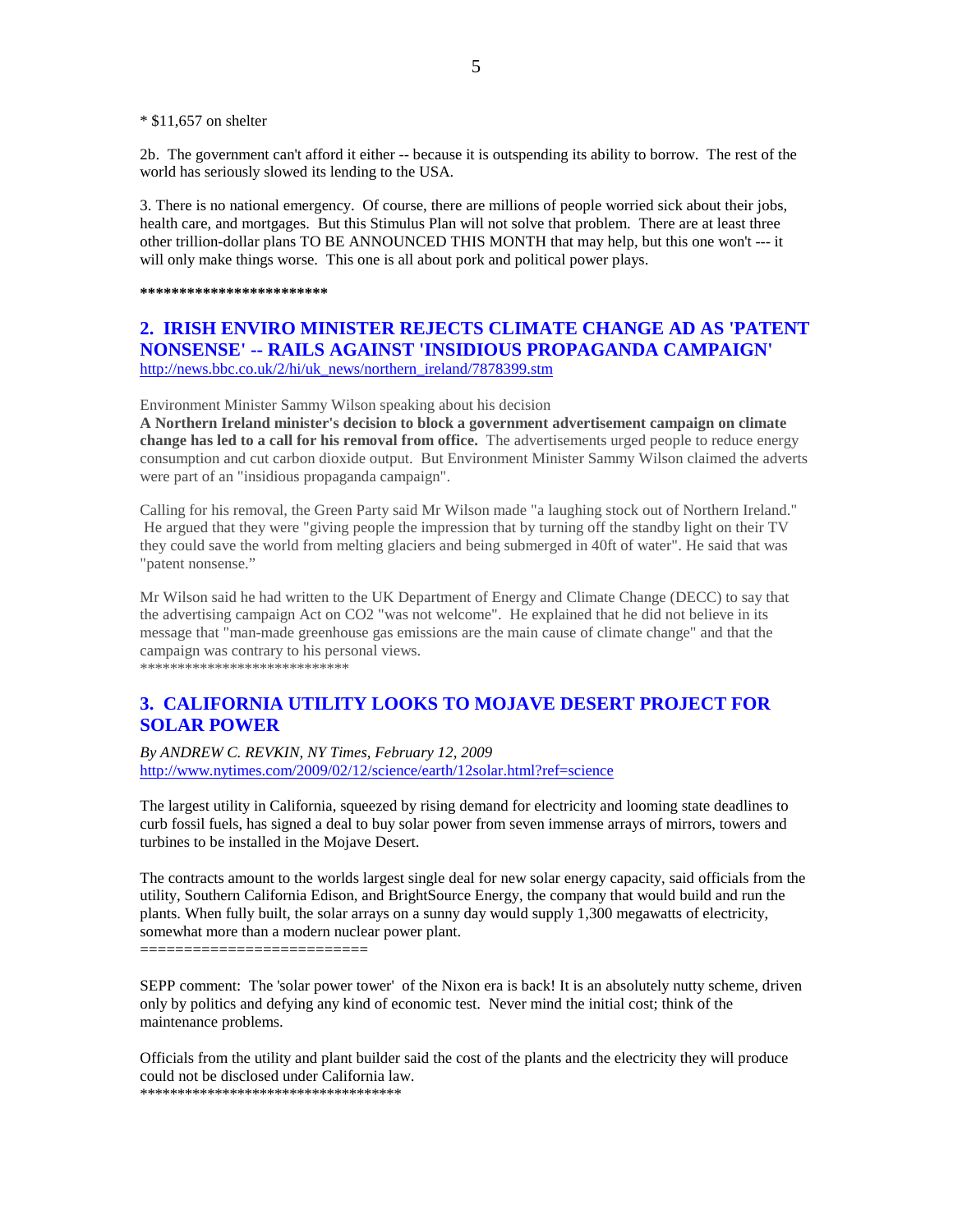#### **4. CLEAN COAL WASTE VS. NUCLEAR**

The deluge of coal-ash slurry that broke through a retaining wall near the Kingston Fossil Plant, a power plant in eastern Tennessee, on Dec. 22, 2008, and inundated 300 acres with more than a billion gallons of sludge, points out the enormous amount of waste generated by conventional power plants. By contrast, the Tennessee Valley Authority also operates a nuclear power plant a few miles away at Watts Bar, which produces much less, waste, says Robert C. Duncan, a research scientist with the University of Texas.

About 96 percent (by weight) of the Kingston plant's waste has vanished into the air through tall, twin smokestacks:

o In 2007, Kingston emitted 11 million tons of carbon dioxide, 51,000 tons of sulfur dioxide, 12,500 tons of nitrogen oxides, 1,700 tons of hydrochloric acid aerosol, 330 tons of sulfuric acid aerosol, 230 tons of hydrogen fluoride, 11 tons of ammonia and 30 tons of toxic heavy metals in airborne particulates (smoke).

o Except for the carbon dioxide, all these substances harm the respiratory systems of people and animals. Because Kingston uses "clean coal" technology, particles of smoke and ash, mostly in the 10-micron range, are captured and hauled off to storage.

At the nuclear power plant, by contrast:

o In 2007, the Watts Bar nuclear reactor produced 26 tons of waste with a total volume of 3.5 cubic yards, stored (for now) in fuel rods that are immersed in water.

o In a well-guarded building on the grounds of the Watts Bar plant, there is a concrete-lined pool smaller in area than an Olympic-sized swimming pool that holds all the plants used fuel rods.

o Furthermore, 95 percent of nuclear "waste" can be burned as fuel in advanced fast-neutron reactors after reprocessing ("pyroprocessing"); this promises to wring about 20 times more energy out of "spent" fuel rods than they have produced so far.

The ultimate waste of nuclear power generation will likely consist only of fission products that decay after only 400 years to a level of radioactivity equal to the uranium ore from which the fuel originally came. Kingston produces 400,000 times more waste, all released into the environment. Watts Bar's waste stream is fully contained and minuscule, says Duncan.

*Source: Robert C. Duncan, "Nuclear Power vs. Clean coal's dirty mess," Fort Worth Star-Telegram, Feb. 8, 2009.* 

**http://www.star-telegram.com/245/story/1189872.html \*\*\*\*\*\*\*\*\*\*\*\*\*\*\*\*\*\*\*\*\*\*\*\*\*\*\*\*\*\*\*\*\*\*\*\*\*\*\*\*\*\*\*\*\*\*\*\*\*\*\*\*\*\*\*\*\*\*\*\*** 

### **5. SIGN OF THE TIMES: COLUMNIST CONVERTS FROM 'BELIEVER TO BEING A GLOBAL-WARMING AGNOSTIC'**

*By Mike Thomas Orlando Sentinel February 10, 2009* 

Excerpt: The science of global warming has arrived at a conclusion, which all data must now accommodate. Unfortunately, it sometimes does not. [] There has been much alarm about Greenland melting and drowning Florida. Feeding this are images of rapidly melting glaciers. They were melting quickly between 2000 and 2005.

But since then the melting has slowed to what is considered a normal level. Researchers from the Los Alamos National Laboratory discovered that the rate of warming in Greenland between 1920 and 1930 was 50 percent higher than today. And the glaciers were smaller.

Ice cores taken from a Russian research site in the Antarctic reveal that when you go back in time, the theory of global warming seems to put the cart before the horse. We are told that greenhouse gases build up and cause temperatures to rise. But an analysis of the ice cores shows the temperature goes up first, followed by an increase in greenhouse gases. The heat is triggered by other natural phenomenon, such as solar radiation. This heats up the ocean, which releases carbon dioxide.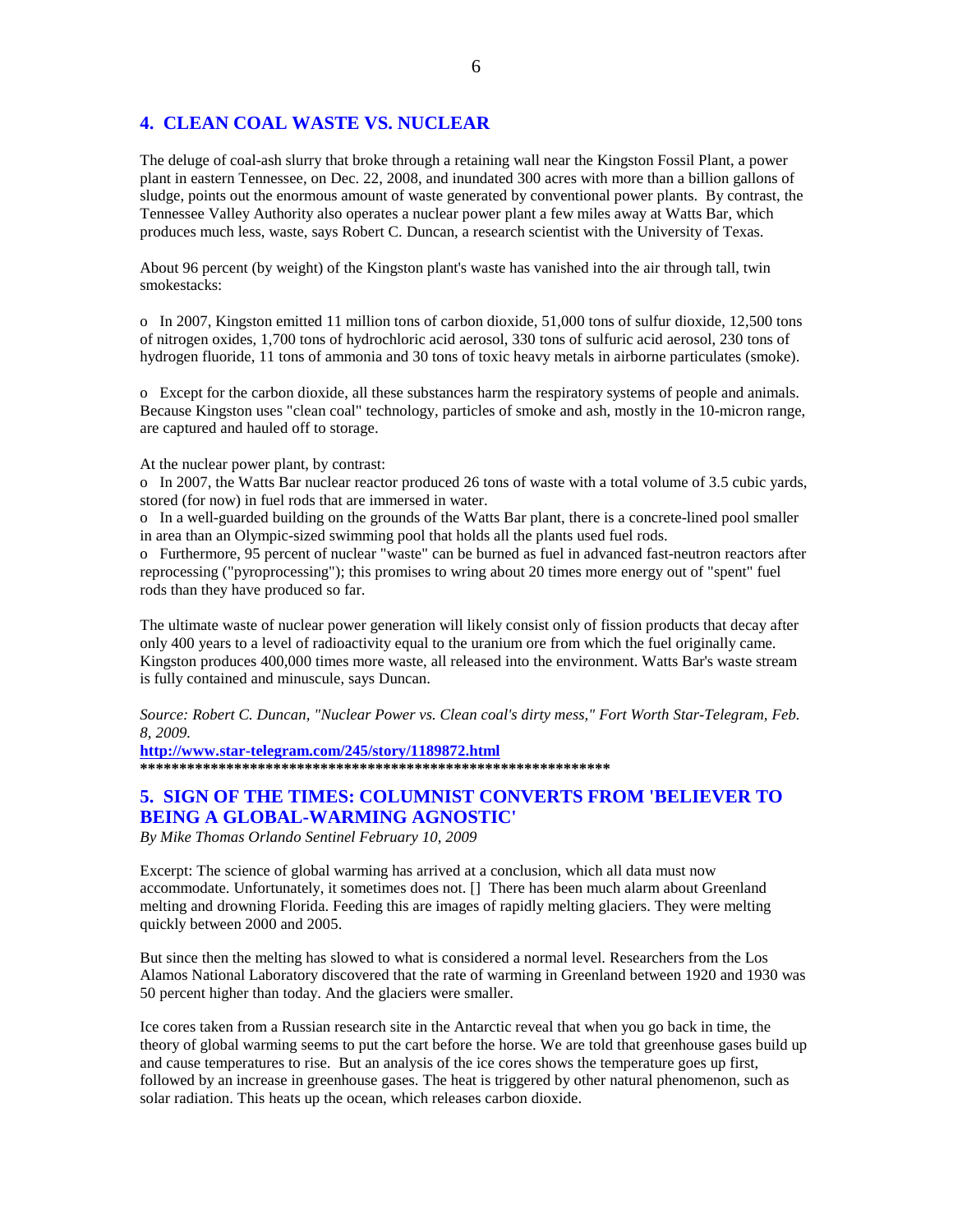The amount of carbon dioxide in the atmosphere right now actually is downright paltry compared with what it has been during Earth's history. I could go on and on. Most all scientists agree the world has gotten warmer. But many distinguished scientists think the evidence blaming humans is either bogus, incomplete or not overwhelming enough to think we are a significant part of a problem.

I have gone from being a believer to being a global-warming agnostic. I think we are having some impact but am not convinced how much of one. I remain receptive to arguments from both sides. [] If things are as dire as many predict, we are doomed regardless. It could well be that our money might be better spent on other ventures to save humanity

http://www.orlandosentinel.com/services/newspaper/printedition/tuesday/localandstate/orlmiket1009feb10,0,7016747.column

Update: **Columnist under siege for renouncing warming alarmism!** Now I am one of the Evil Deniers! Excerpt: My column questioning the zeal of global-warming advocates noted that they inoculate themselves against dissent by attacking the dissenters as dimwitted deniers. True to form, many of those attacking the column accused me of everything from being a Bush stooge to pandering for web clicks to pandering for a job..

It's impossible, it seems, for anyone to even suggest we keep an open mind on this theory without being a fool or having evil intent. They are, in effect, proving one of the main points I was trying to make. Climate change has gone from being a science to being two competing political movements. This does not bode well for getting at the truth behind our impact on global warming

http://blogs.orlandosentinel.com/news\_columnist\_mikethomas/2009/02/and-now-i-am-one-of-the-evildeniers.html

\*\*\*\*\*\*\*\*\*\*\*\*\*\*\*\*\*\*\*\*\*\*\*\*\*\*\*\*\*\*\*\*\*

### **6. TERESA SEEKS RIGHT KIND OF HELP.**

We're guessing **Teresa Heinz** didn't thoroughly think things through.

*From Pittsburgh TribLIVE Opinion 2/9/2009*  http://www.pittsburghlive.com/x/pittsburghtrib/opinion/s\_610621.html

The Pittsburgh pickle heiress recently solicited people to be anonymous nominators for the Heinz Awards, distributed annually to a bunch of folks advancing the left-wing, tree-hugging causes Teresa holds dear.

So who does she ask to be among the nominators? None other than **Jake Haulk**, president of the Allegheny Institute for Public Policy. Ideologically, that's a bit like **Lex Luthor** asking **Superman** where his bronze bust should be located in the Villains Hall of Fame.

The Castle Shannon-based think tank is committed to advancing conservative, free-market principles that, charitably speaking, haven't exactly been embraced by your typical Heinz Awards winners.

We're uncertain if Haulk actually plans to nominate anyone, but we offer this suggestion for his consideration: atmospheric physicist **S. Fred Singer**, a veritable anti-**Al Gore** who was featured prominently in the 2007 documentary "The Great Global Warming Swindle."

It would be quite a hoot to see Heinz present Singer with an award.

-------------------------------------------------------------

http://www.pittsburghlive.com/x/pittsburghtrib/opinion/s\_610617.html Myth: "Global warming" is such an escalating trend that three of the last 10 years have been the warmest on record. That's a fact those Chicken Littles (whose feathers should be plucked for their own tarring and feathering) likely will employ as some kind of "proof" that their theology has some semblance of scientific basis.